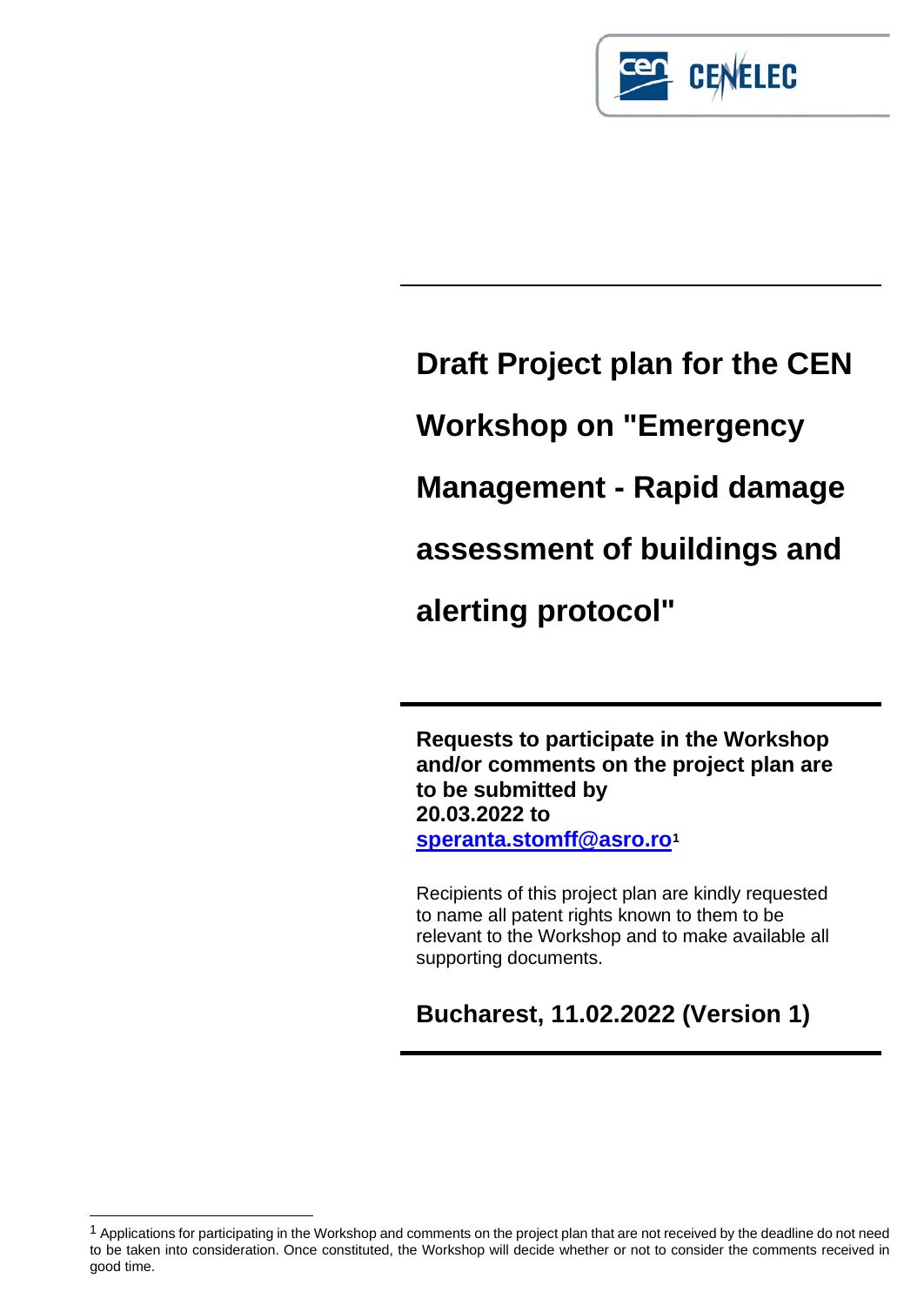

# **Contents**

| 1                                        |  |
|------------------------------------------|--|
| $2^{\circ}$<br>2.1<br>2.2<br>2.3<br>2.4  |  |
| $\mathbf{3}$<br>3.1<br>3.2<br>3.3        |  |
| $\overline{\mathbf{4}}$<br>4.1<br>4.2    |  |
| 5<br>$6\phantom{1}$<br>6.1<br>6.2<br>6.3 |  |
| $\overline{7}$<br>8                      |  |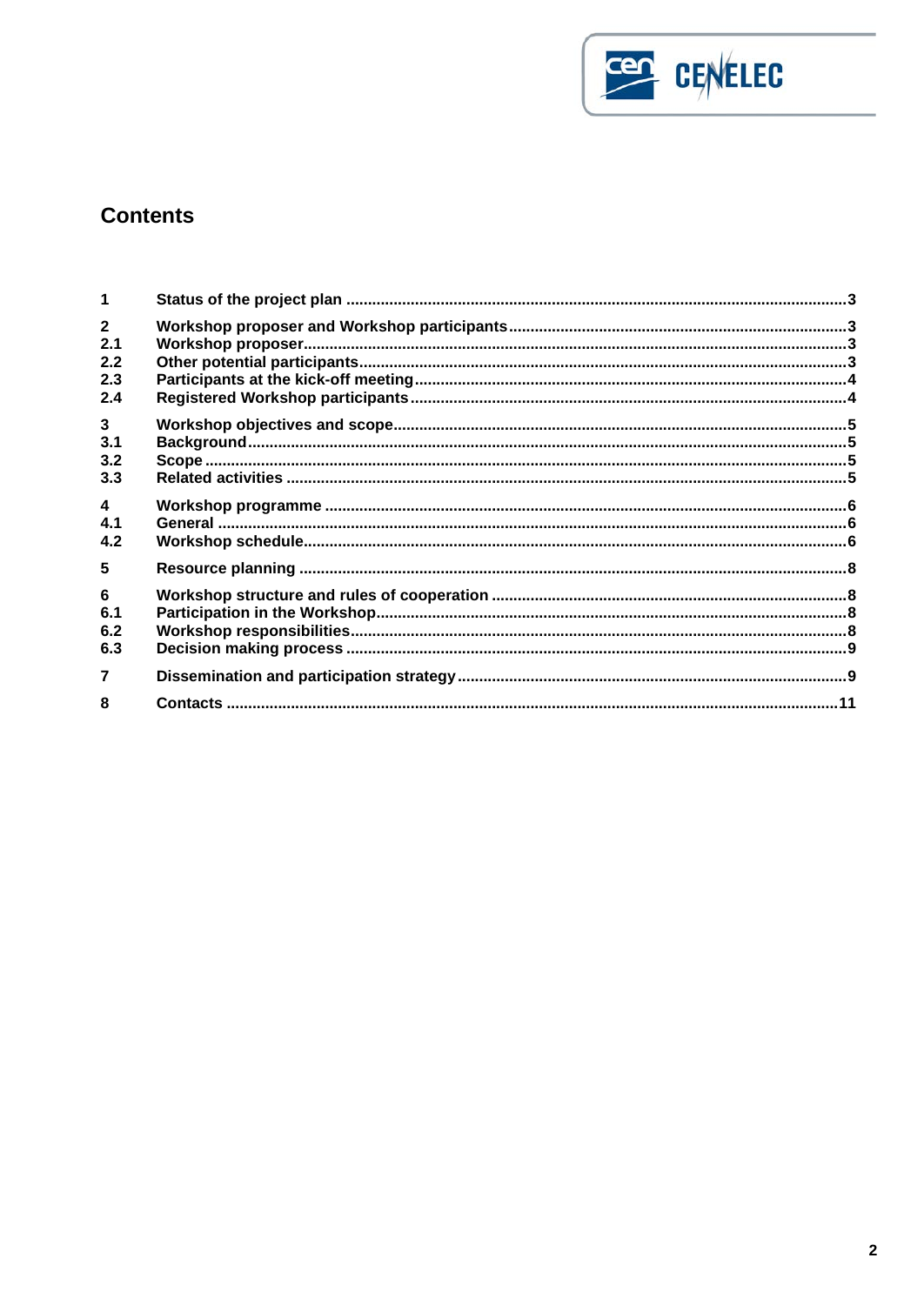

# <span id="page-2-0"></span>**1 Status of the project plan**

**Draft project plan** for public commenting (Version 1.0)

This draft project plan informs the public of a new CEN Workshop on "Rapid damage assessment of buildings and alerting protocol." Any interested party can participate in this Workshop and comment on this draft project plan. Please send any requests to participate or comments by email to **speranta.stomff@asro.ro**.

The stakeholders who expressed interest in participating or have sent comments on the project plan till the deadline will receive an invitation to the kick-off meeting of the Workshop on **22.03.2022**.

### <span id="page-2-1"></span>**2 Workshop proposer and Workshop participants**

#### <span id="page-2-2"></span>**2.1 Workshop proposer**

| Person or organization                                                                                    | Short description and interest in the subject                                                                                                                                                                                                                                                                                                                                                                                                                                                                                                                                                                                                                                                                                                                                                                                                                                                                                                                                                                                                                                                                                                                                                                                                                                                                                                                                                                                    |
|-----------------------------------------------------------------------------------------------------------|----------------------------------------------------------------------------------------------------------------------------------------------------------------------------------------------------------------------------------------------------------------------------------------------------------------------------------------------------------------------------------------------------------------------------------------------------------------------------------------------------------------------------------------------------------------------------------------------------------------------------------------------------------------------------------------------------------------------------------------------------------------------------------------------------------------------------------------------------------------------------------------------------------------------------------------------------------------------------------------------------------------------------------------------------------------------------------------------------------------------------------------------------------------------------------------------------------------------------------------------------------------------------------------------------------------------------------------------------------------------------------------------------------------------------------|
| Mr. Leonidas Perlepes<br>Satways Ltd.<br>3 Christou Lada Str, Chalandri, Greece<br>l.perlepes@satways.net | <b>Satways Ltd.</b> is an SME, which main activity is the<br>development of integrated Geospatial command and<br>control systems and situational awareness solutions<br>for the Security and Public Safety sector. Clients' list<br>comprises organizations such as Fire Brigade, Police,<br>Coast Guard, Medical Emergencies, Civil Protection,<br>Critical<br>Infrastructure<br>Protection.<br>and<br><b>Border</b><br>management Authorities. With core technology built on<br>open standards, Satways offers a range of mission-<br>critical enterprise solutions empowering governments<br>and businesses worldwide to make better and faster<br>operational decisions.<br>Satways will exploit the outcome of the CWA<br>discussions to update the C2 solutions provided by the<br>company, supporting the preparedness and planning<br>phases of the public safety agencies and the<br>interoperability with third-party systems.<br>Leonidas Perlepes, R&D manager, received his<br>B.S.E. and M.Sc. degrees from the University of<br>Thessaly, Greece, in Electrical and Computer<br>Engineering. He received his Ph.D. in Wireless Sensor<br>Networks from the University of Thessaly, Greece, in<br>2012. He has been involved in several EU-funded R&D<br>projects in the last decade. His research interests<br>include Command & Control systems, GIS systems,<br>Wireless Sensor Networks, and embedded systems. |

#### <span id="page-2-3"></span>**2.2 Other potential participants**

The envisaged CWA will be developed in the context of a Workshop (temporary body) inclusive to all interested parties. The participation of external experts would be helpful and is welcomed. It is recommended that:

- Representatives of European LEAs (including Fire Services, Police, Emergency Services, Coast Guard, Security Liaison Officers of Critical Entities, Army etc.)
- Representatives of first responders' organizations, acting as planners, actors and/ observers in exercises
- Representatives of civil protection authorities (both at national and local level)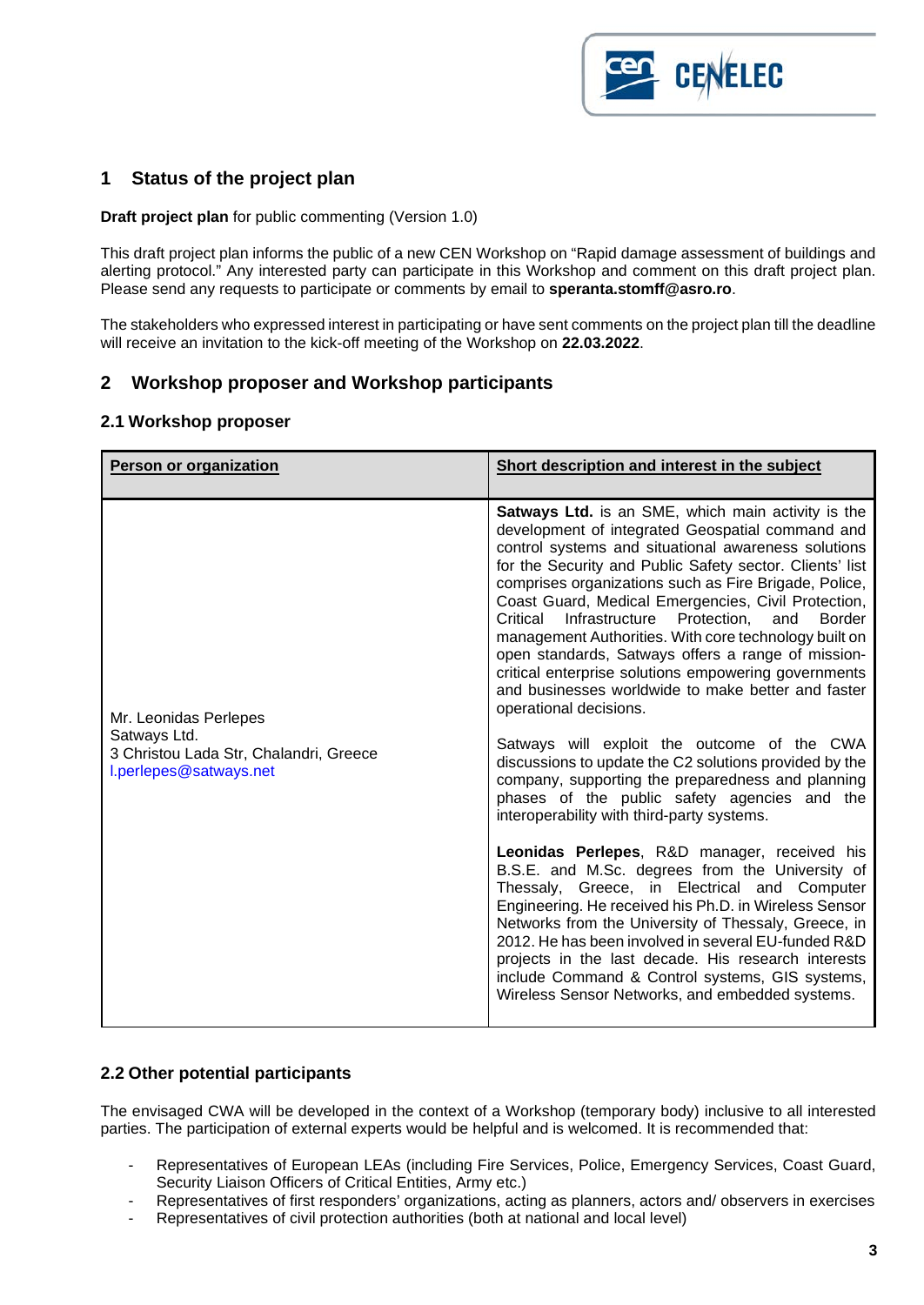

- − Scientists in civil protection and disaster management<br>- Members of related Technical Committees
- Members of related Technical Committees<br>- Participants in related Research Projects
- Participants in related Research Projects
- Representatives of DG ECHO, DG HOME

will take part in developing this CWA.

### <span id="page-3-0"></span>**2.3 Participants at the kick-off meeting**

The following persons or organizations already have signed up for joining the kick-off meeting before publication of the draft project plan.

| <b>Person</b>                                                                                                    | <b>Organization</b>                                                                       |  |  |  |  |  |  |  |  |
|------------------------------------------------------------------------------------------------------------------|-------------------------------------------------------------------------------------------|--|--|--|--|--|--|--|--|
| Workshop proposer: Leonidas Perlepes                                                                             | <b>SATWAYS Ltd</b>                                                                        |  |  |  |  |  |  |  |  |
| Dimitris Diagourtas<br><b>Antonis Kostaridis</b><br>Giorgios Eftychidis<br>Giannis Chasiotis<br>Katerina Valouma | SATWAYS Ltd                                                                               |  |  |  |  |  |  |  |  |
| <b>Gabriel Pestana</b><br>Tiago Rocha da Silva                                                                   | <b>INOV</b><br><b>INESC</b><br>Inovação<br>Instituto<br>de<br>novas<br>tecnologias (INOV) |  |  |  |  |  |  |  |  |
| Andrea Capaccioli<br>Alessia Golfetti                                                                            | Deep Blue SRL (DBL)                                                                       |  |  |  |  |  |  |  |  |
| Janny Nijsingh                                                                                                   | Safety<br>Region<br>ljseselland -<br>Veiligheidseregio<br>Ijsselland (SRIJ)               |  |  |  |  |  |  |  |  |
| Panos Michalis                                                                                                   | Institute of Communication and Computer Systems<br>(ICCS)                                 |  |  |  |  |  |  |  |  |
| Marcello Marzoli                                                                                                 | Ministero dell'interno (CNVVF)                                                            |  |  |  |  |  |  |  |  |
| Workshop secretariat: Speranta Stomff                                                                            | Asociatia de Standardizare din România (ASRO)                                             |  |  |  |  |  |  |  |  |

### <span id="page-3-1"></span>**2.4 Registered Workshop participants**

The following persons or organizations have registered as Workshop participants at the kick-off meeting and will actively participate in developing the CWA.

| <b>Person</b>                         | <b>Organization</b>                   |
|---------------------------------------|---------------------------------------|
| Workshop Chair: Katerina Valouma      | Satways Ltd.                          |
| Workshop Vice-Chair                   | Workshop Vice-Chair                   |
|                                       |                                       |
|                                       |                                       |
| Workshop secretariat: Speranta Stomff | ASRO (Romanian standards association) |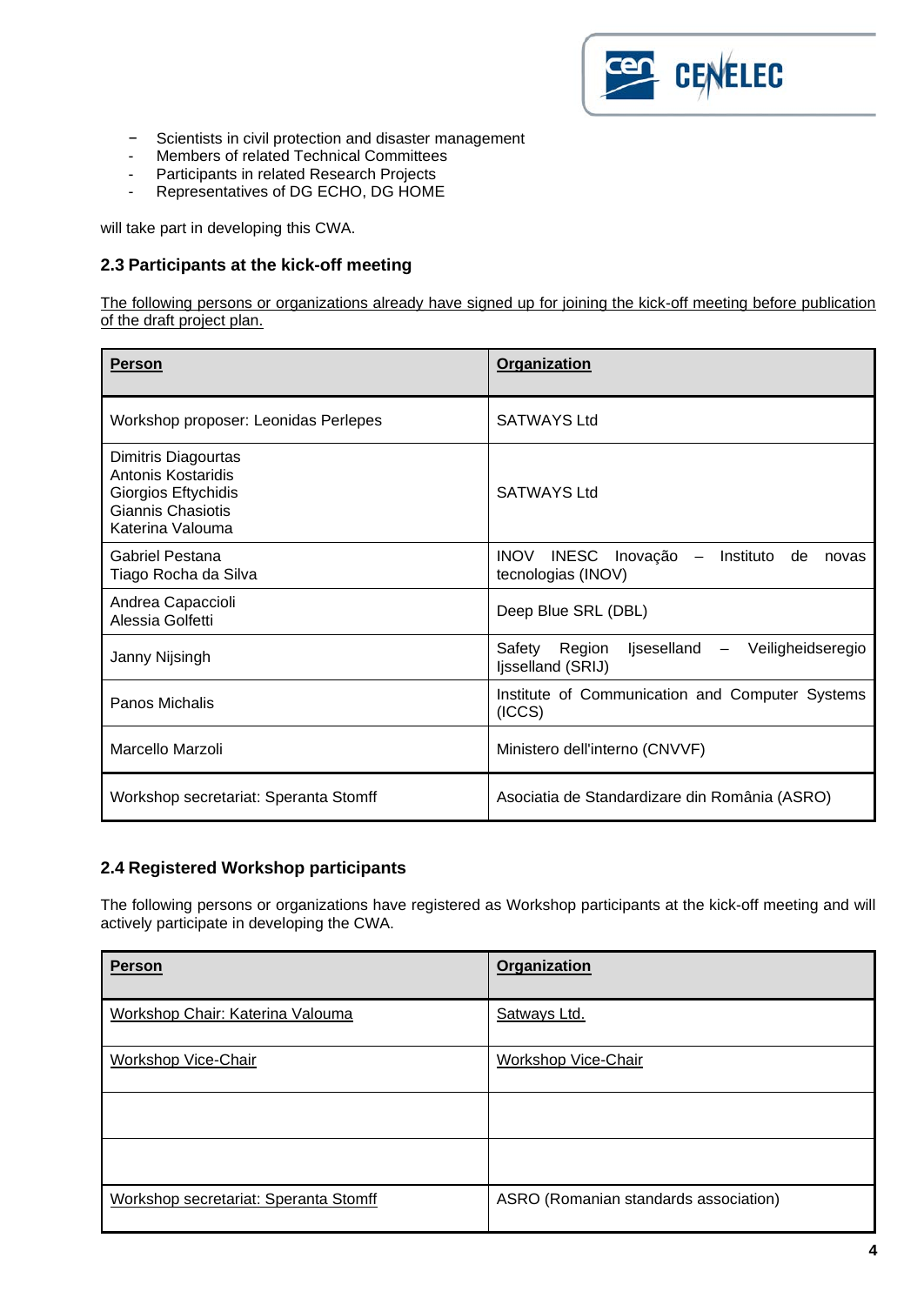

# <span id="page-4-0"></span>**3 Workshop objectives and scope**

#### <span id="page-4-1"></span>**3.1 Background**

Due to major natural and anthropogenic disasters, accurate damage assessment is becoming critical due to increasing human and economic losses. Furthermore, fast reaction during crises and in the aftermath following natural disasters, such as earthquakes and tropical storms, is necessary to support the response, rescue, humanitarian, and reconstruction operations in the crisis area. Therefore, rapid damage assessment and disseminating accurate information after a disaster is crucial to effective event management and decision-making.

Past natural disasters have pointed to the significance of a rapid and reliable damage assessment to face shortterm emergency response. It is well known that the strength of an earthquake is directly related to the expected damages. At the same time, they are highly dependent on the delay and inadequacy of the rescue and reconstruction intervention. Therefore, a rapid damage assessment is essential for practitioners to make timely and informed decisions following a disaster.

The EU-funded research project STRATEGY https://strategy-project.eu/ has systematically identified and prioritized gaps in standardization in crisis and disaster management and has compared them to the needs of endusers and available opportunities across a broad spectrum of disaster management activities. All standardization items to be developed in the STRATEGY project will be thoroughly tested and validated in tabletop exercises (TTXs) and full-scale exercises (FSXs).

Various methods for building structures' damage assessment (e.g., EMS-98) already exist at national and international levels. However, these are fundamentally designed for ground-based field assessments and/or satellite-based assessments, posing several challenges and limitations such as the delayed/asynchronous mode of assessment and damage detection, the subjectivity of the interpretation, etc.

### <span id="page-4-2"></span>**3.2 Scope**

The planned CEN Workshop Agreement specifies a framework that aims to cover the rapid assessment of damage in buildings and disseminate the related results/alerts to the command-and-control centers of the agencies that manage the emergency. The results of the Workshop will be used by:

- the security officers of the critical infrastructures that will be monitored for damages,
- the officers of the authorities that should be informed about a damaged building to coordinate the response activities and
- the Command & Control system manufacturers and developers.

The accurate and quick assessment of the damage caused to the buildings in an area hit by a disaster (earthquake, tsunami, fire, flood, etc.) is essential for prioritizing the recovery needs and actions. Therefore, we need a formalized way to describe the damages aiming to optimize the efficiency and effectiveness of the public safety agencies. This need is partially related to the operational requirement to share information on disaster damages among a significant number of public services involved in mitigation, response, and recovery activities. The envisaged CWA will be based on methodologies to monitor accurately and quickly the status/damages of the buildings, which are used by the safety agencies and the security officers of infrastructures following a disaster. Guidelines and protocols will be developed, defining in detail the process of rapidly identifying and characterizing the structural damages following a disastrous event and formalizing how the information on the damage can be commonly shared.

#### <span id="page-4-3"></span>**3.3 Related activities**

The purpose of the planned CWA is not, at the present stage, the development of a standard. In addition, there are relevant standards, other technical specifications, and committees dealing with related topics, e.g.:

List of related standardization Technical Bodies:

- CEN/TC 391 Societal and Citizen Security
- CEN Security Sector Forum
- ISO/TC 292 Security and resilience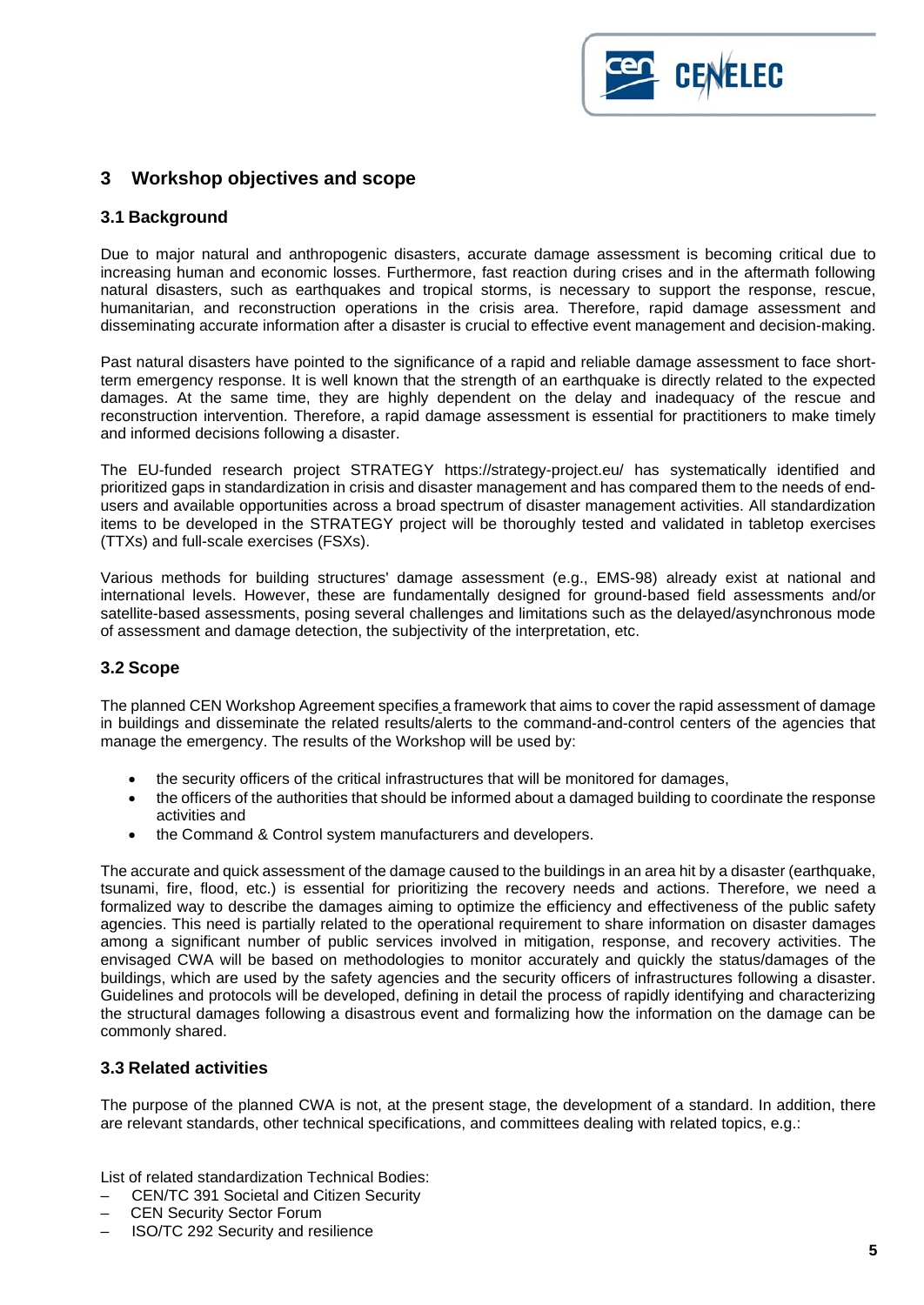

List of related standards and standardization documents:

– ITU-T X.1303 bis, Common alerting protocol (CAP 1.2)

– ISO/TR 22351, Societal security — Emergency management — Message structure for exchange of information

– CWA 15931-1, Disaster and emergency management - Shared situation awareness - Part 1: Message structure

The envisaged CWA will consider and extend their work -and for this reason- a consistent technical interaction will be established through the Strategy's Liaison to the TC 391.

The EU-funded research project STRATEGY had asked and was granted the project liaison status in Technical Committee CEN/TC 391.

### <span id="page-5-0"></span>**4 Workshop programme**

#### <span id="page-5-1"></span>**4.1 General**

The Workshop is expected to publish one single CWA, which will establish a methodology that will cover the rapid damage assessment of buildings and disseminate the related results/alerts to the command-and-control centers of the safety agencies. The CWA will be drafted and published in English.

Due to the travel restrictions related to COVID-19, all meetings are intended to be virtual and physical meetings, according to the possibilities. However, in all cases, when a physical meeting is set up, the possibility of virtual participation will be granted as well.

The program to reach the CEN Workshop Agreements entails the following steps:

The kick-off meeting is planned to take place on 22.03.2022 by teleconference. After that, a draft of the Project Plan for public commenting will be published for 30 days. After that, a total of at least three Workshop meetings (kick-off meeting and Workshop meetings) and web conferences will be held, during which the content of the CWA(s) will be presented, discussed, and approved. The CWA will be drawn up in English (language of meetings, minutes, etc.). The CWA will be written in English.

#### <span id="page-5-2"></span>**4.2 Workshop schedule**

The following project schedule is for orientation only and will be modified as the Workshop progresses.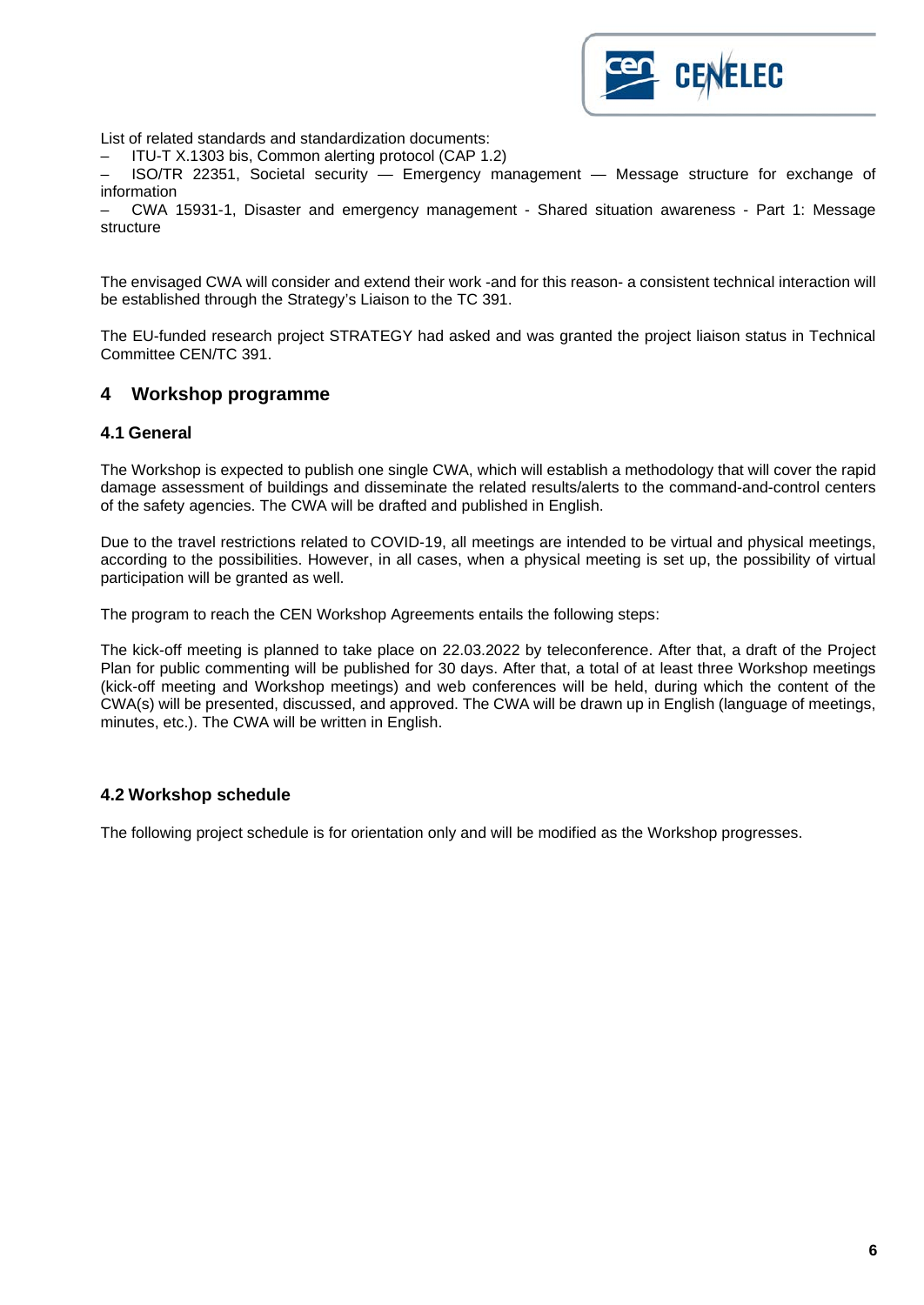

### **Table 1: Workshop schedule (preliminary)**

| <b>CEN/CENELEC</b><br>Workshop   | <b>Nov 21</b> | <b>Dec 21</b> | <b>Jan 22</b> | Feb 22 | <b>Mar 22</b>          | Apr 22                      | <b>May 22</b>     | <b>Jun 22</b> | <b>Jul 22</b>      | Aug 22                     | Sep 22 | <b>Oct 22</b> | <b>Nov 22</b>                            | <b>Dec 22</b>       | <b>Jan 23</b>                | Feb 23       | <b>Mar 23</b> | Apr 23                 | <b>May 23</b> | <b>Jun 23</b> | <b>Jul 23</b> | Aug 23 |
|----------------------------------|---------------|---------------|---------------|--------|------------------------|-----------------------------|-------------------|---------------|--------------------|----------------------------|--------|---------------|------------------------------------------|---------------------|------------------------------|--------------|---------------|------------------------|---------------|---------------|---------------|--------|
| Initiation                       |               | -11           |               |        |                        |                             |                   |               |                    |                            |        |               |                                          |                     |                              |              |               |                        |               |               |               |        |
| 1. Proposal form                 |               | -11           |               |        |                        |                             |                   |               |                    |                            |        |               |                                          |                     |                              |              |               |                        |               |               |               |        |
| submission and TC                |               |               |               |        |                        |                             |                   |               |                    |                            |        |               |                                          |                     |                              |              |               |                        |               |               |               |        |
| response                         |               |               |               |        |                        |                             |                   |               |                    |                            |        |               |                                          |                     |                              |              |               |                        |               |               |               |        |
| 2. Project plan<br>development   |               |               |               |        |                        |                             |                   |               |                    |                            |        |               |                                          |                     |                              |              |               |                        |               |               |               |        |
| 3. Open commenting               |               |               |               |        |                        |                             |                   |               |                    |                            |        |               |                                          |                     |                              |              |               |                        |               |               |               |        |
| period on draft                  |               |               |               |        |                        |                             |                   |               |                    |                            |        |               |                                          |                     |                              |              |               |                        |               |               |               |        |
| project plan<br>(mandatory)      |               |               |               |        |                        |                             |                   |               |                    |                            |        |               |                                          |                     |                              |              |               |                        |               |               |               |        |
| Operation                        |               |               |               |        |                        |                             |                   |               |                    |                            |        |               |                                          |                     |                              |              |               |                        |               |               |               |        |
| 4. Kick-off meeting              |               |               |               |        |                        |                             |                   |               |                    |                            |        |               |                                          |                     |                              |              |               |                        |               |               |               |        |
| 5. Development of                |               |               |               |        |                        |                             |                   |               |                    |                            |        |               |                                          |                     |                              |              |               |                        |               |               |               |        |
| 1st draft of CWA                 | .             |               | .             |        | <b>Second Contract</b> | and the company's company's | <b>STATISTICS</b> |               | and the company of | and the state of the state |        |               | <b><i>Contract Contract Contract</i></b> | and a series of the | and the contract of the con- | a matematika |               | .                      |               |               |               |        |
| 6. Table-Top                     |               |               |               |        |                        |                             |                   |               |                    |                            |        |               |                                          |                     |                              |              |               |                        |               |               |               |        |
| Exercise<br>7. Development of    |               |               |               | ---    |                        | .                           | ---------         | <br>- 31      |                    |                            |        |               | ----------                               |                     |                              |              |               | <b>College College</b> |               | .             |               |        |
| Second Draft of                  |               |               |               |        |                        |                             |                   |               |                    |                            |        |               |                                          |                     |                              |              |               |                        |               |               |               |        |
| CWA                              |               |               |               |        |                        |                             |                   |               |                    |                            |        |               |                                          |                     |                              |              |               |                        |               |               |               |        |
| 8. FSX                           |               |               |               |        |                        |                             |                   |               |                    | .                          |        |               |                                          |                     |                              |              |               | .                      | - 3           |               |               |        |
| 9. Public Enquiry                |               |               |               |        |                        |                             |                   |               |                    | .                          |        |               |                                          | .                   |                              |              |               | -21                    |               | an na mBain   |               |        |
| 10. Comments from                |               |               |               |        |                        |                             |                   |               |                    |                            |        |               |                                          |                     |                              |              |               |                        |               |               |               |        |
| TC and WS<br>partcipants         |               |               |               |        |                        |                             |                   |               |                    |                            |        |               |                                          |                     |                              |              |               |                        |               |               |               |        |
| 11. Final Draft of               |               |               |               |        |                        |                             |                   |               |                    |                            |        |               |                                          |                     |                              |              |               |                        |               |               |               |        |
| <b>CWA</b>                       |               |               |               |        |                        |                             |                   |               |                    |                            |        |               |                                          |                     |                              |              |               |                        |               |               |               |        |
| <b>Publication</b><br>12. CWA(s) |               |               |               |        |                        |                             |                   |               |                    |                            |        |               |                                          |                     |                              |              |               |                        |               |               |               |        |
|                                  |               | an dia        |               |        |                        |                             |                   |               |                    |                            |        |               |                                          |                     |                              |              |               |                        |               |               |               | an dia |
| publication                      |               |               |               |        |                        |                             |                   |               |                    |                            |        |               |                                          |                     |                              |              |               |                        |               |               |               |        |
| <b>Dissemination</b>             |               |               |               |        |                        |                             |                   |               |                    |                            |        |               |                                          |                     |                              |              |               |                        |               |               |               |        |
| (see 7)                          |               |               |               |        |                        |                             |                   |               |                    |                            |        |               |                                          |                     |                              |              |               |                        |               |               |               |        |
| <b>Milestones</b>                |               |               |               |        | $\kappa$               |                             | TTX               |               |                    |                            |        |               |                                          |                     |                              |              |               |                        | FS X          | 4             |               | ÷Р     |

**K** Kick-off<br> **TTX** Tabletop **TTX** Tabletop Exercise

**FSX** Full-Scale Exercise

**P** Publication of CWA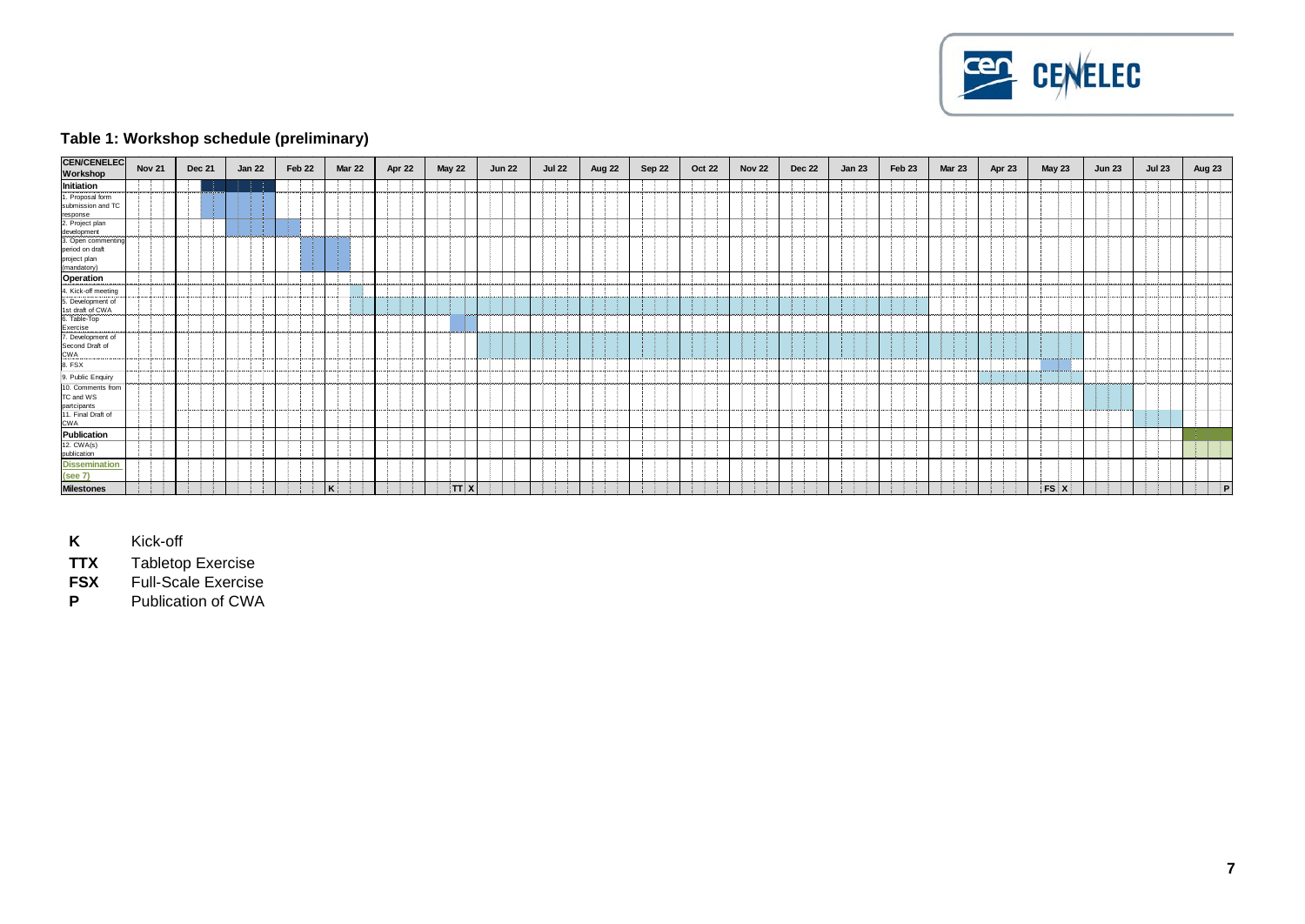

In the context of the STRATEGY project, each CWA is planned to be elaborated and evaluated in cooperation with end-users through two types of exercises, one TTX and one FSX exercise. TTX is a tabletop exercise (usually discussion-based), where the end-users provide feedback and evaluate the impact of the CWA development on their operational tasks making decisions according to a predefined scenario. FSX is a full-scale exercise implemented in the field. The end-users/stakeholders evaluate the use of the CWA proposals in realistic scenarios and real operational conditions. The purpose of these two exercises is to test and evaluate the proposed CWA's content. The feedback that will be received will be integrated into the CWA

# <span id="page-7-0"></span>**5 Resource planning**

ASRO will provide the Workshop Secretariat, subject to formal approval of the Project Plan at the kick-off meeting.

The Workshop will be financed within the framework of the EU-funded research project STRATEGY (Facilitating EU pre-Standardisation process Through streamlining and vAlidating inTeroperability in systems and procEdures involved in the crisis management cYcle). This project has received funding from the European Union's Horizon 2020 research and innovation programme under grant agreement No 883520.

All costs related to the participation of interested parties in the Workshop's activities have to be borne by themselves. The copyright of the final CEN Workshop Agreement will be at CEN. In addition, the final document will include the following paragraph: "Results incorporated in this CEN Workshop Agreement received funding from the European Union's HORIZON 2020 research and innovation programme under grant agreement number 883520 (STRATEGY)".

Registration and participation at the CEN Workshop described here are free of charge. All costs related to the participation of interested parties in the Workshop's activities have to be borne by themselves.

### <span id="page-7-1"></span>**6 Workshop structure and rules of cooperation**

#### <span id="page-7-2"></span>**6.1 Participation in the Workshop**

The Workshop will be constituted during the kick-off meeting. By approving the project plan presented here, the interested parties declare their willingness to participate and formally named Workshop participants, with the associated rights and duties. Participants at the kick-off meeting who do not approve the project plan are not given the status of a Workshop participant and are thus excluded from other decisions made during the kick-off meeting and any further decisions regarding the Workshop.

Any new participant in the Workshop at a later date is decided on by the participants making up the Workshop at that time.

All Workshop participants who voted for the publication of the CWA or its draft will be named authors in the European Foreword, including the organizations they represent. Conversely, all Workshop participants who voted against the publication of the CWA or who have abstained will not be named in the European Foreword.

### <span id="page-7-3"></span>**6.2 Workshop responsibilities**

The Workshop Chair is responsible for content management and decision-making and voting procedures. The Workshop Chair is supported by the Workshop Vice-Chair and the responsible Workshop secretariat, whereby the Workshop secretariat will always remain neutral regarding the content of the CWA(s). Furthermore, the Workshop secretariat shall ensure that CEN-CENELEC's rules of procedure, rules of presentation, and the principles governing the publication of CWA(s) have been observed. Should a Workshop Chair no longer carry out her/his duties, the Workshop secretariat shall initiate the election of a new Workshop Chair. The list below covers the main tasks of the Workshop Chair. It is not intended to be exhaustive.

- Content related contact point for the Workshop
- − Presides at Workshop meetings
- Ensures that the development of the CWA respects the principles and content of the adopted project plan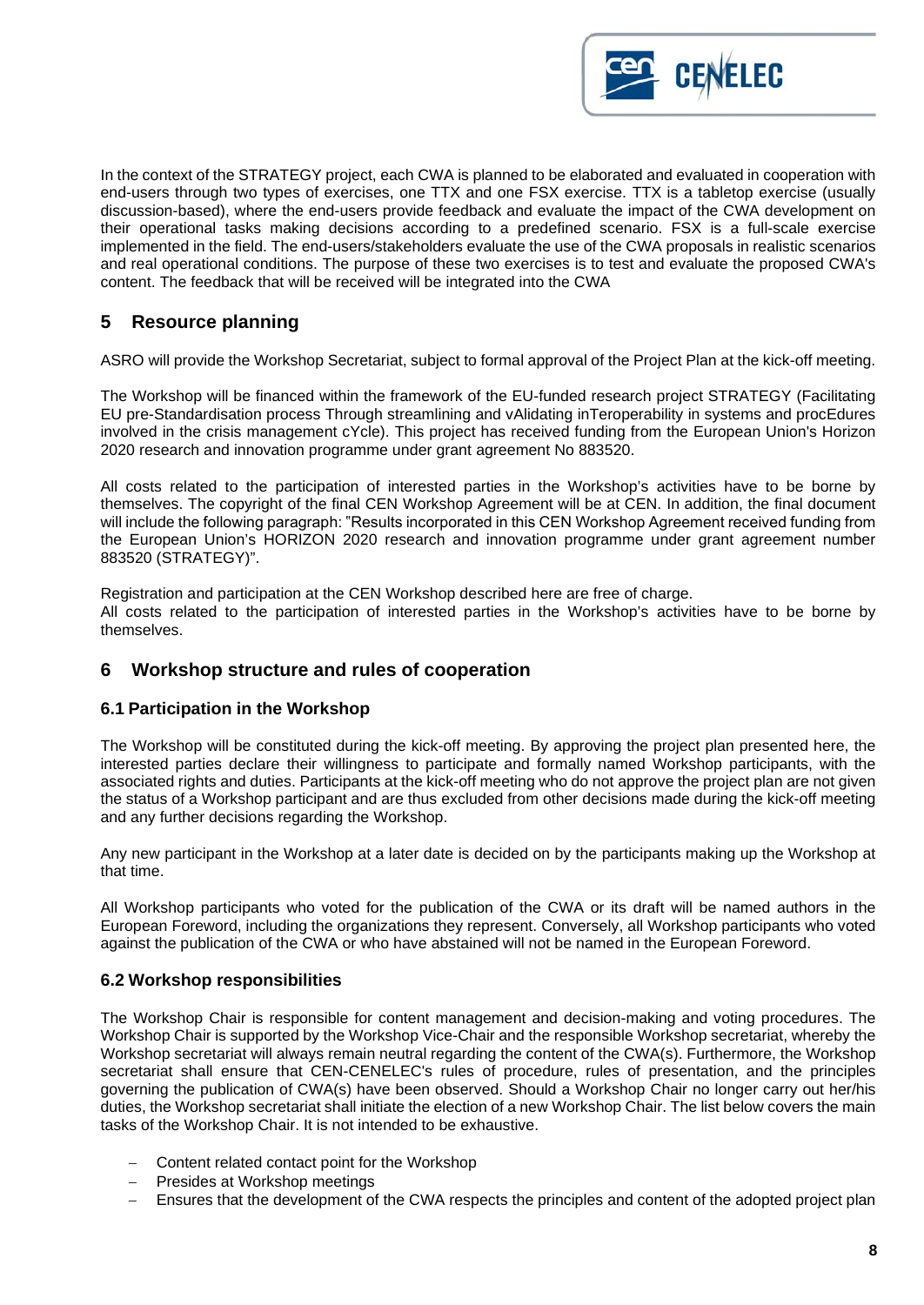

- Manages the consensus-building process, decides when
- the Workshop participants have reached an agreement on the final CWA based on the comments received
- Ensures due information exchange with the Workshop secretariat
- Represents the Workshop and its results to exterior

The Workshop secretariat, provided by ASRO, is responsible for organizing and leading the kick-off meeting with the Workshop proposer. In addition, the Workshop secretariat shall schedule further Workshop meetings and/or web conferences in consultation with the Workshop Chair. The list below covers the main tasks of the Workshop secretariat. It is not intended to be exhaustive.

- − Administrative and organizational contact point for the Workshop
- Ensures that the development of the CWA respects the principles and content of the adopted project plan and the requirements of the CEN-CENELEC Guide 29
- Formally registers Workshop participants and maintains a record of participating organizations and individuals
- Offers infrastructure and manage documents and their distribution through an electronic platform
- − Prepares agenda and distribute information on meetings and meeting minutes as well as follow-up actions of the Workshop
- − Initiates and manage CWA approval process upon decision by the Workshop Chair
- − Interface with CEN-CENELEC Management Centre (CCMC) and Workshop Chair regarding strategic directions, problems arising, and external relationships
- − Advises on CEN-CENELEC rules and bring any significant difficulties encountered (if any) in the development of the CWA to the attention of CEN-CENELEC Management Centre (CCMC)
- − Administrates the connection with relevant CEN or CENELEC/TCs

#### <span id="page-8-0"></span>**6.3 Decision making process**

Each workshop participant is entitled to vote and has one vote. If an organization sends several experts to the Workshop, it has only one vote, regardless of how many Workshop participants it sends. Transferring voting rights to other Workshop participants is not permitted. A simple majority passes decisions; abstentions do not count.

If Workshop participants cannot be present in the meetings when the CWA or its draft is adopted, an alternative means of including them in the voting procedure shall be used.

# <span id="page-8-1"></span>**7 Dissemination and participation strategy**

The Workshop proposal was disseminated to the following relevant stakeholders and bodies for consultation: − CEN/TC 391, 'Societal and Citizen Security.'

The project plan will be disseminated to the following relevant stakeholders and bodies for commenting:

− CEN/TC 391, 'Societal and Citizen Security.'

In addition to the CCMC website, the project plan and the date of the kick-off meeting will be advertised on the website of STRATEGY project: [https://strategy-project.eu,](https://strategy-project.eu/) ASRO webpage, ELOT webpage to raise awareness. In addition, the final CWA will be advertised on social media such as LinkedIn and Twitter. Interested parties are requested to contribute by commenting on the project plan (short-term) or workshop participation (long-term).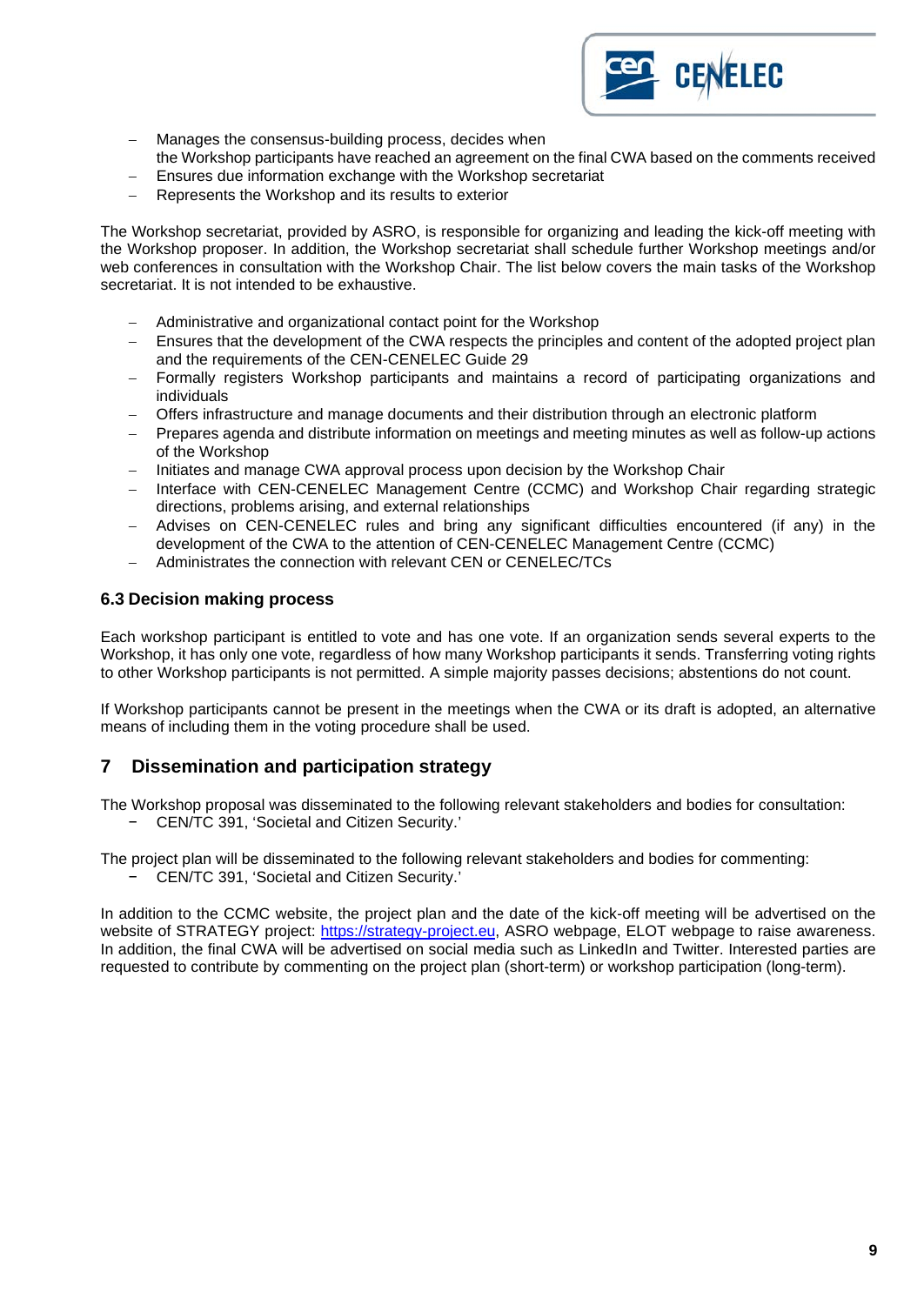



### **Proposal form submission**

The Workshop proposal will be disseminated to the following relevant stakeholders and bodies for consultation:

- CEN/TC 391, 'Societal and Citizen Security.'
- CEN Security Sector Forum

#### **Open commenting period on the draft project plan**

The project plan will be disseminated to the following relevant stakeholders and bodies for commenting:

- CEN/TC 391, 'Societal and Citizen Security.'<br>- CEN Security Sector Forum
- CEN Security Sector Forum

In addition to the CCMC website, the project plan and the date of the kick-off meeting will be advertised on the website of STRATEGY project: https://strategy-project.eu to raise awareness well as the site of ASRO (https://www.asro.ro) and ELOT [\(http://www.elot.gr/\)](http://www.elot.gr/).

Interested parties are requested to contribute either by commenting on the project plan (short term) or workshop participation (long-term).

#### **Open commenting period on draft CWA**

The draft CWA will be disseminated to the following relevant stakeholders and bodies for commenting:

− CEN/TC 391, 'Societal and Citizen Security.'